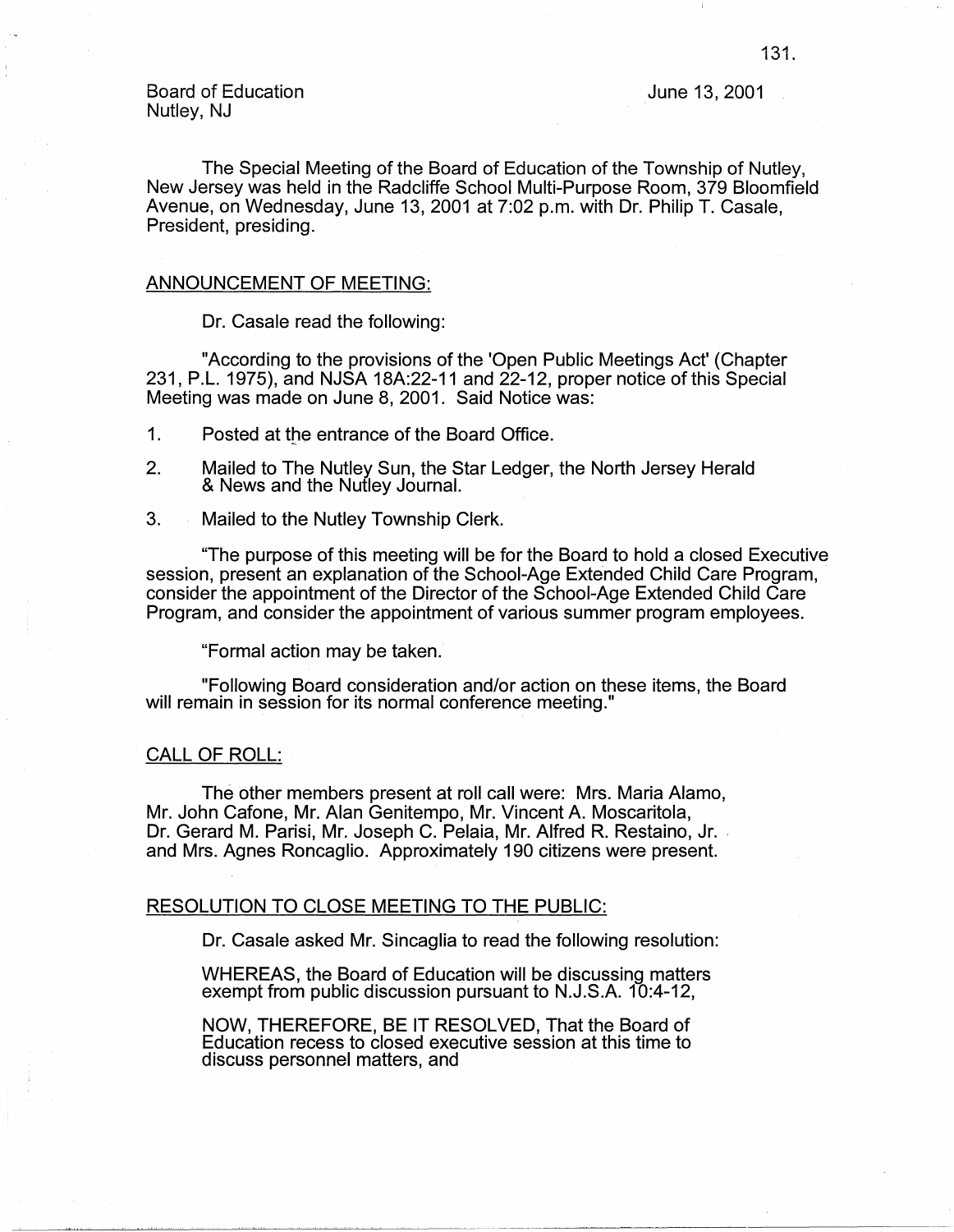BE IT FURTHER RESOLVED, That the results of the discussions will be made public by inclusion on the agenda of a subsequent meeting of the Board of Education or when the reasons for discussing such matters in closed session no longer exist.

Mr. Moscaritola moved that the resolution be adopted, seconded by Mrs. Roncaglio and unanimously approved by the Board.

### RECESS MEETING

The meeting recessed at 7:04 p.m.

### RESUME MEETING

The meeting resumed at 8:20 p.m.

## PRESENTATION OF THE SCHOOL-AGE EXTENDED CHILD CARE PROGRAM

Dr. Serafino stated that at the May 21, 2001 Board meeting she made a recommendation to the Board to offer a district-sponsored school-age child care program. Dr. Serafino said that the Board did approve the addendum resolution during the public Board meeting, however, she did not realize the ramifications of this recommendation would be as they are. She noted that her first consideration was, and will always be, what is in the best interest of the children of the Nutley School District. She stated there were some concerns regarding our process but everything was followed to the correct letter of the law. She then introduced Dr. Vivinetto.

Dr. Vivinetto stated that an Advisory Committee was organized by Dr. Serafino to carefully address the issues of a Nutley Public School-sponsored school-age child care program. He noted the committee met numerous times to begin the extensive planning of this program working closely with Dr. Serafino, central administration, staff and members of the Board. He stated that the committee demonstrated a commitment to the children and the parents of our school district. He then commended the following committee members:

> John Calicchio Rosemary Clerico Frank Comune Marylou Dowse Marianna Franciosa, Chairperson Barbara Hirsch Lisa Markman Rosanna Tangorra Joyce Wood

Dr. Serafino presented the following goals of the district program:

"GOALI Safe engaging environment which motivates and inspires learning and literacy beyond the school day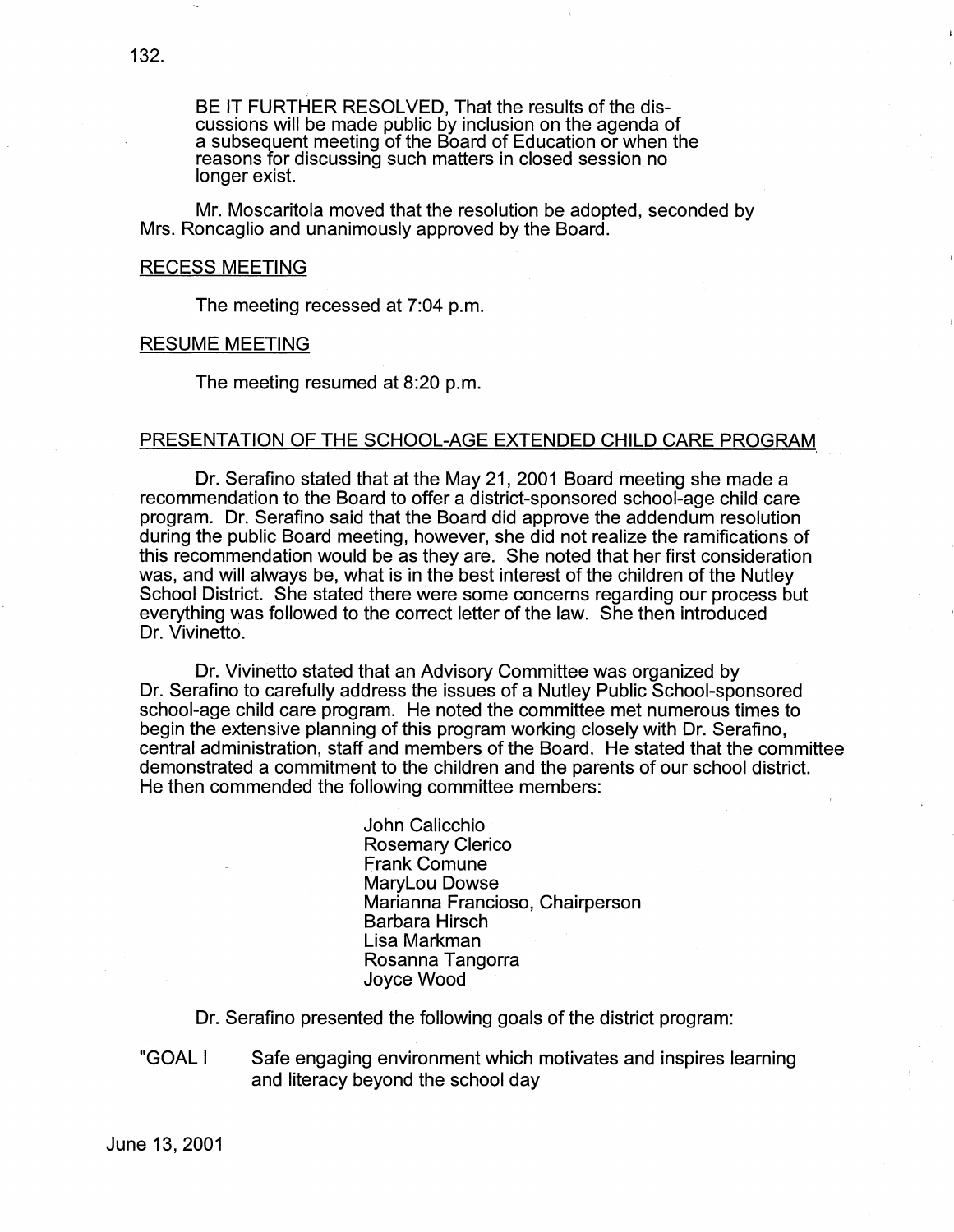#### "GOALII Promote strong family involvement in a program designed with sensitivity to the needs of working parents

"This is a separate and distinct program. It is an alternative to other community programs and provides an element of safety and security by keeping students in their home based schools.

"This is a 12 month program beginning September, 2001 and will provide services during school vacations and the summer break.

"The program will serve students from Kindergarten through Grade 8.

"The program will include a component for special needs' children.

"Both enrichment and remediation will be available to students in the program.

"The program will include both guidance and schools-to-careers components.

"Kindergarten

Remain in school of attendance-no busing

"Certified teachers serve as site supervisors

"Access to all school facilities

"Integration with regular school program and summer enrichment

"Administrative involvement Hiring of staff Supervision of staff Improved communication

"School to career component HS students serve as tutors

"Special education component

"Middle school program under consideration Monday-Friday, 3 hours 3-6 1<sup>st</sup> hour Enrichment Clubs, music, art, crafts, photography, computer technology, drama, dance 2<sup>nd</sup> Homework (tutors) 3<sup>rd</sup> Recreational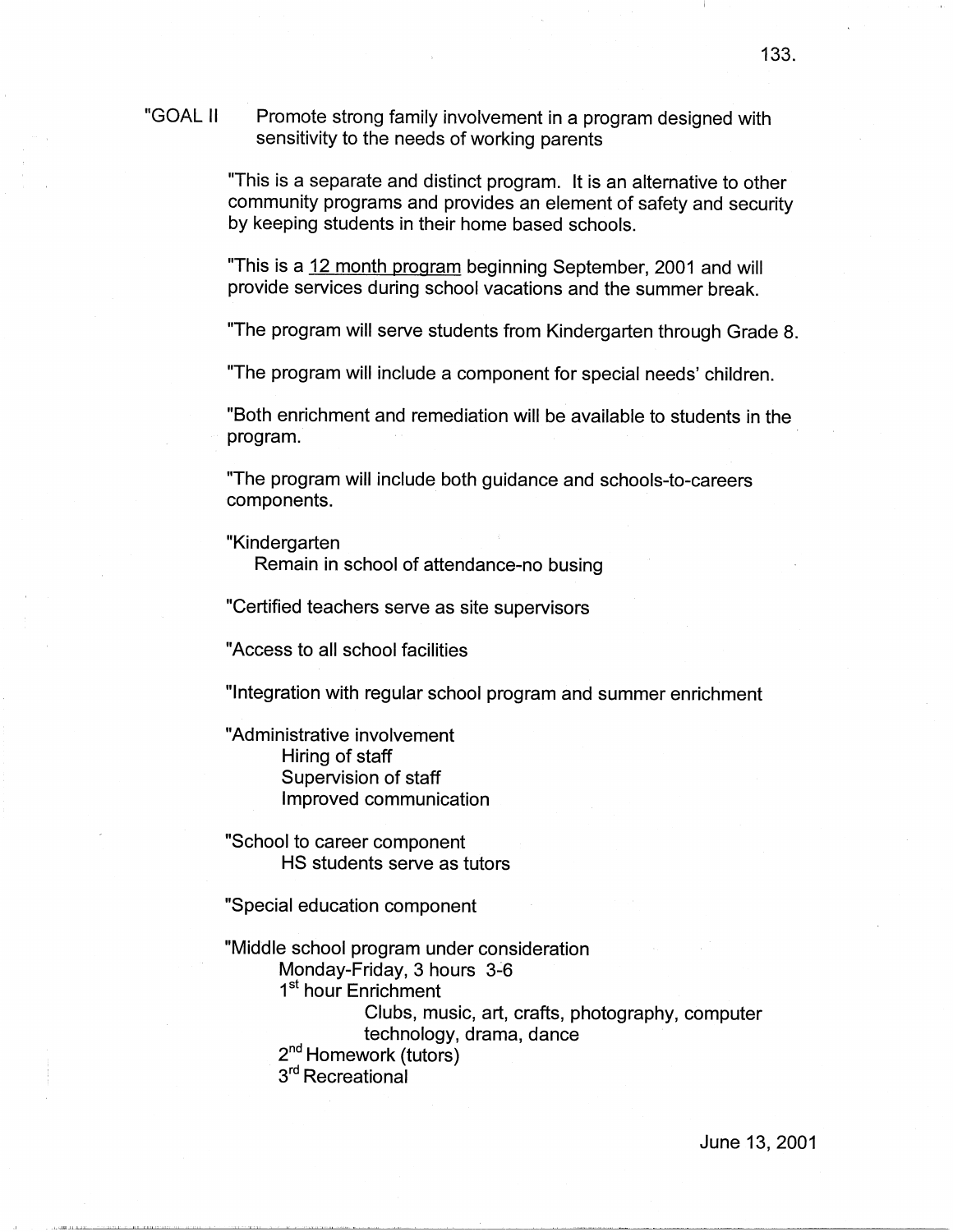"In addition weekly:

Life Skills Instructor SAC coordinator-conflict resolution Guidance counselor

"Under consideration:

One day/week  $-$ 

community service projects - voluntary Ex: coat drives, campus cleanup, senior citizens, special young adults

"Nurse

"Security DYFS Traihing Cell phone

"Results of research:

Increase in overall academic achievement Increased interest and ability in reading Increase in homework quality, work habits and better attendance Decrease in disciplinary referral, detentions, and suspensions Social relationships improved Decrease in amount of TV watched Increase in self-esteem and improvement in attitude towards school."

Dr. Serafino also mentioned that the committee and the present advisory board are very similar to what has been in place in the past. She mentioned that many of the site coordinators who are presently in the schools have also reapplied to the program with the Board of Education. She indicated that the Board is ready to go ahead with this program for September 1.

Dr. Casale stated that the Board will allow any comments or questions on the School-Age Extended Child Care Program. He also noted that resolution, Item One, has been removed and held to the next meeting by Dr. Serafino in the spirit of getting out as much information as possible before any further action is taken.

### HEARING OF CITIZENS:

Denise Ozyjowski, 57 Colonial Terrace, expressed numerous concerns with the program and felt that at this late date it gave her no choice but to leave her children in this program.

Margaret Casiero, 53A Lovel Court, thanked the Board for addressing all the things lacking from the current program especially care for the middle school and special services children.

Sally Boland, Warren Street, stated that the committee and the program is very impressive but wondered how long it had been studied and during that time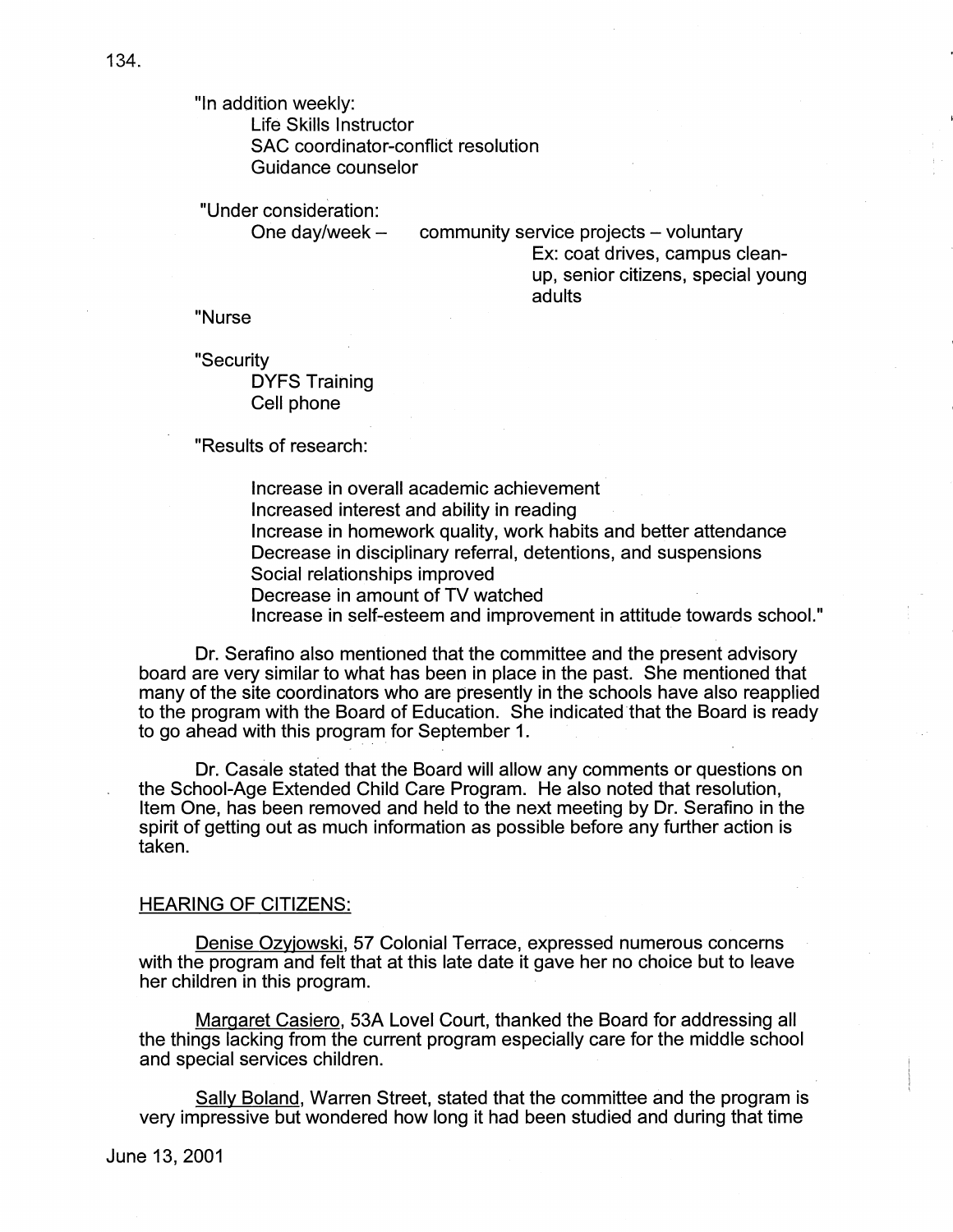some form of communication could have been made to the Township so they would not be caught short like they are now. She felt it was handled abominably causing parents to wonder what is going on. She said that she thinks the Board that voted for that program without really fully investigating it deserve not the praise but the censure of the taxpayers.

Sue Brogen, 21 Evelyn Place, asked how much the tuition would be for the program. Dr. Serafino responded that the tuition rate will be the same as it is now.

Lisa DePalo, Carrie Court, asked the Board to emphasize what is available for the kindergarten child i.e., hot or cold lunch, homework help, etc.

Dr. Serafino said that the kindergarten children will be part of our regular school lunch program with an aide assigned to them. She noted that the children will be in a classroom appropriate to their size and age with a teacher that will help them with their homework and provide some enrichment activities as well.

Kerri Tyerman, 38 Burnett Place, stated that she was happy to hear that a kindergarten care program was being added and asked if there was going to be a working parent advisory committee added to the program. She also noted that she would like to see outside lessons taught at the after school care i.e., karate, dance, etc.

Dr. Serafino said that all her suggestions were excellent and will be taken into consideration.

Jack Magnifico, 25 Chestnut Street, asked if the system that is running now, and the person who runs it, will be incorporated into the new system. He also asked if this program is going to cost the taxpayers any more money, and is this going to effect the school budget.

Or. Serafino stated that she hoped to maintain the program under the same supervision as in the past but her recommendation to the Board would have to be approved. She noted that this program will not cost the taxpayers additional money and it will not effect the school budget.

Mr. Cafone said that the Superintendent's list of the committee was very impressive, however, there was no one from the present director's office or town represented on this list. He is concerned that the integrity and character of this Board are being questioned and he feels that is very critical. Mr. Cafone said that working hand-in-hand with the town is something that is for the good of all the people in town, especially our children. Mr. Cafone said that Mayor Scarpelli helped the Board purchase gasoline in town, Commissioner Orechio helped with a problem the Board had with school crossing guards and the Board entered into a joint-venture with Parks & Recreation to erect a fence at Spring Garden School for an ongoing problem with the lacrosse teams. He noted that the best way to move forward with this particular issue is to rescind the resolution as it is known, not to discontinue the advisory board, but give full representation from the Town, school district and parents and move forward. Mr. Cafone said that he would like to make a motion to rescind the resolution and Dr. Parisi said he would second it.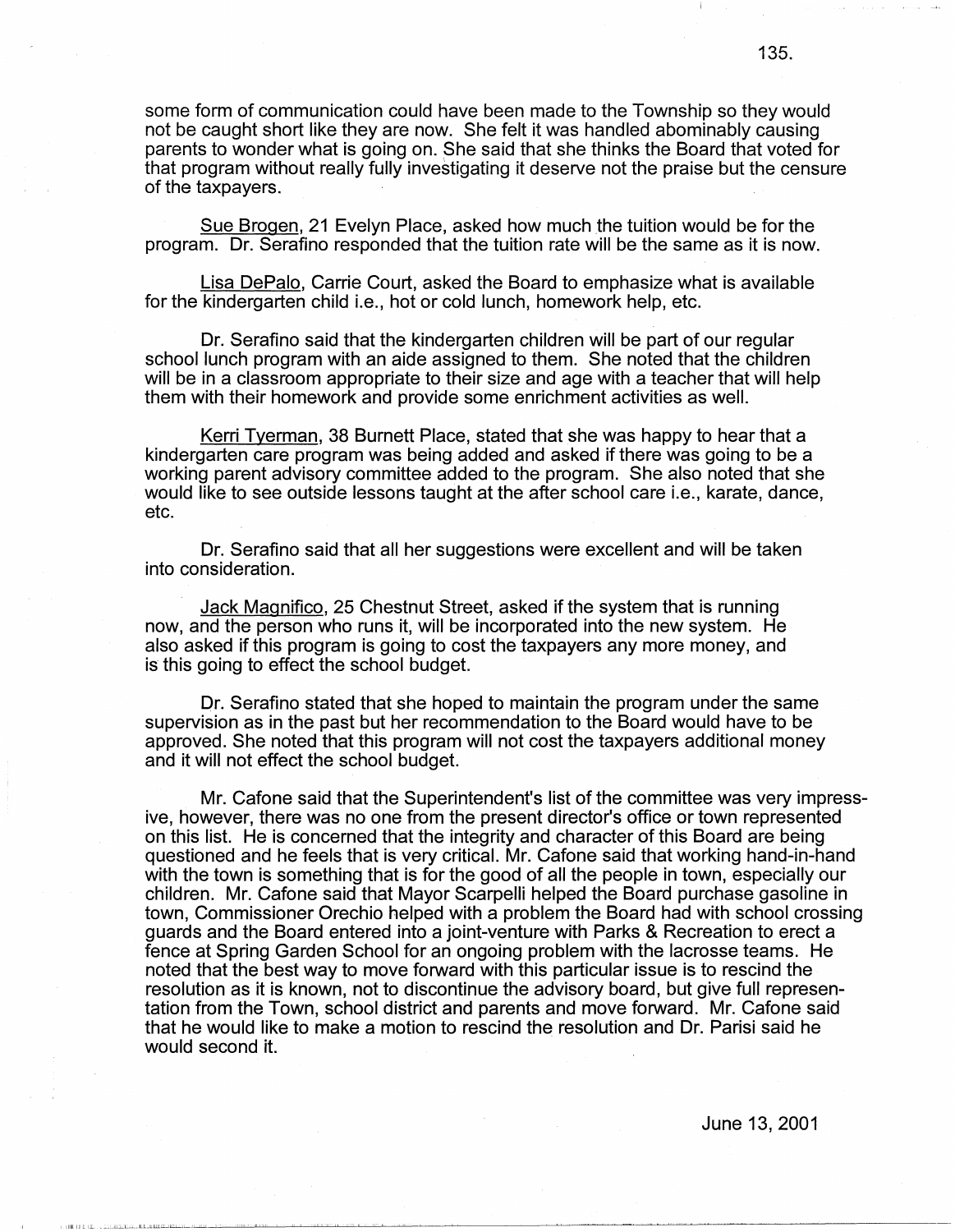Dr. Casale said the reconsideration of a motion at a Special meeting must be put forth by someone that voted in the affirmative of the resolution.

Mr. Cafone responded that is to reconsider, not rescind, according to Robert's Rules of Order.

Mr. Sincaglia said, that according to Robert's, reconsideration is in order at the same meeting or during the next succeeding legislative day. He said a motion to reconsider would take precedence over a motion to rescind. He noted that the only issue to reconsider is it would have to be someone who voted on the prevailing side.

Dr. Parisi said he voted affirmatively at first and he would be happy to make the motion under the guidance that Mr. Sincaglia provided, seconded by Mr. Genitempo.

Mrs. Alamo read the following statement:

"When I decided to run for a seat on this Board of Education, I did it with only one thing in mind and that was to work hard for the children in this district, keeping their best interest at heart, while being responsible to the families of these children and to the taxpayers.

"In doing the job in which I was elected to do, I am well aware that sometimes I will have to make decisions and cast votes that may not be popular ones. However, I am not sitting in this seat for popularity. Nor am I sitting in this seat acting in any political manner, and I would resent any implication with regards to that. The children in the charge of this Board of Education are my only concern and I know to be the concern of this Board.

"Even though the after school program was presented as an addendum item, one that I did not see prior to the evening it was presented to the Board, I voted yes. I voted yes because I liked the idea of our little children remaining in the school that are familiar to them all day long. I voted yes because I liked the idea of enrichment programs being implemented for our children after school. I voted yes because I liked the idea of an after school program being offered to our middle school children. I voted yes because I liked the idea of tutoring being available to these children. I voted yes because I believe that our" children should be in the charge of the Board of Education while they are in our schools being cared for after school.

"I did vote yes for these and many other reasons. However, I do not believe that this implementation should be rushed into. I do not believe that this Board of Education should put the parents of this district in any state of confusion when it comes to the caring of their greatest asset -- their children. At our last meeting, I realized that there was much confusion on the part of our families. A parent came before us with two papers in hand. One was an application form from the township with a response deadline of June first. The second was an announcement from the school district stating that we were offering an after care program. There is no doubt in my mind that hastiness to get this program up and running so fast caused the parents of our children confusion and concern.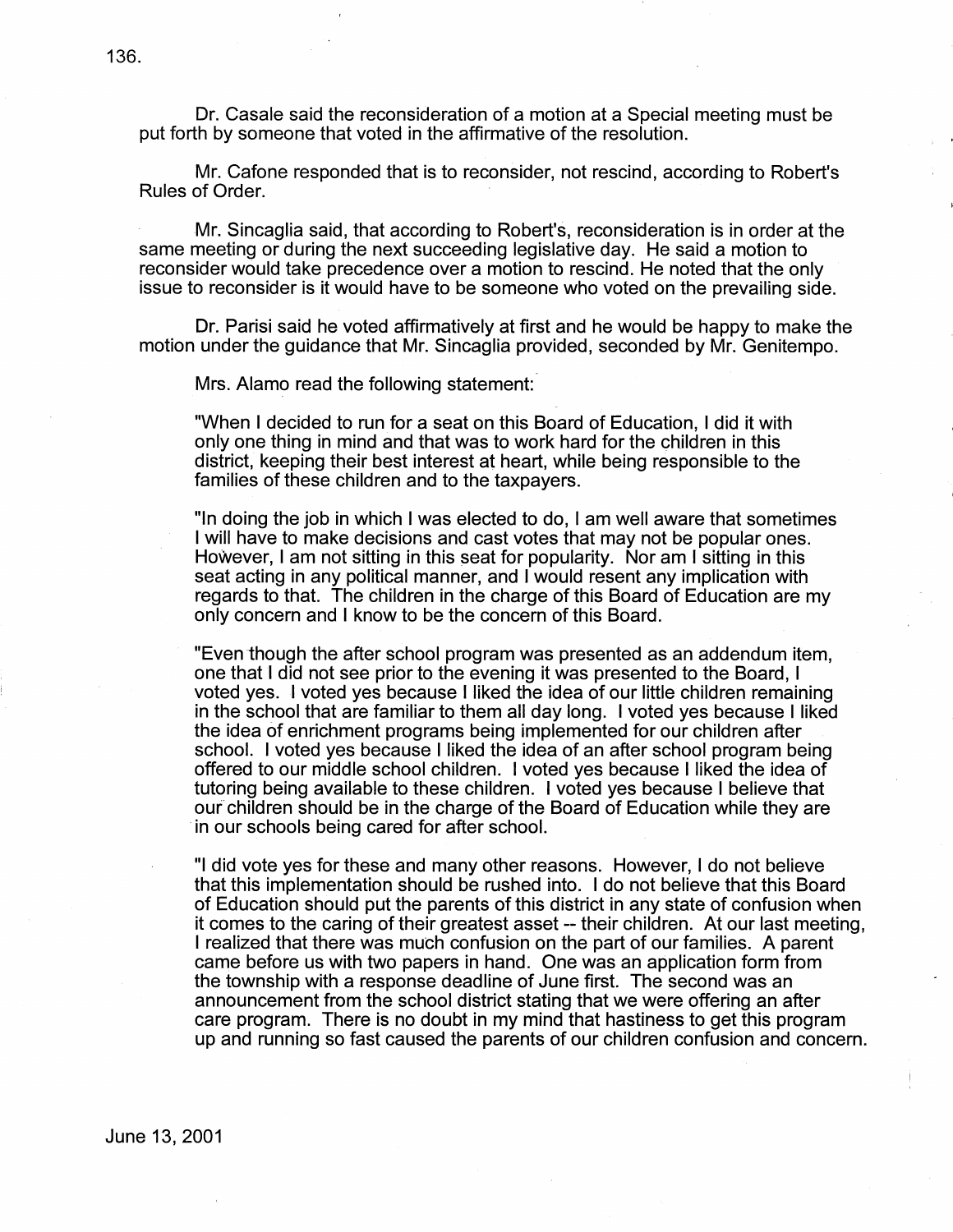"I continue to believe that this Board of Education should offer this after school program. I can only envision how much could be brought to our children through it and I thank the Superintendent for her dedication to our children. My vote was yes and I will not rescind my vote, however, I would like to see a resolution that clearly states that this after school program be put on hold until something concrete is put in front of me so we can ensure a smooth transition from the current program and I firmly believe that is the way we have to go."

Mr. Catone stated that there are many great benefits for having this extended day care program run through this school district. He noted that just as our judicial systems works, if things are not handled properly, people are let go everyday and the reason being the integrity and the character of the system cannot be questioned. He also noted that as public officials if they do not have public trust they might as well go home and do something else. He said the way to remedy this is to rescind the resolution and start from scratch by putting together a committee that has a cross-section of all the people necessary involved and move forward from there.

Mr. Genitempo said that he would like to echo some of the comments Mrs. Alamo made and noted that as a new Board member he did vote yes on the program. He said that when the program was first presented he did think it was a good idea for our district to run. He expressed two main concerns for this program, one being parents not knowing what is going to happen and the other being that we have to work with the people that run this town. He thinks a mistake was made in not addressing the issues with Commissioner Cocchiola and a lot of problems could have been avoided. Mr. Genitempo stated he has concerns about cost and staff and the only way to move forward is slowly. He noted he seconded the motion with hesitation only because he did not believe our Superintendent, Board President or Board members had any ill-conceived motives in presenting this. He said he still supports our Superintendent and President but he believes we have to show respect to our Commissioners and to those who help run this program.

Mr. Pelaia stated that his position on the matter is that the motion is superfluous. He noted that the Board and the Superintendent have agreed not to move ahead with the hiring of the Director of this program. He stated by a motion to rescind you would not take anything away but the ability to proceed with the program. He asked what this motion would accomplish:

Dr. Parisi responded by stating that the reason he would like to rescind this resolution is because of what its become. He said the program, as it was presented to him, is completely different than how it has been presented in the newspaper articles. He commented that the quotes that were given is not what was discussed; at least in the one meeting that was addressed to him. He stated that he voted based on the information that was given that night.

Dr. Parisi said it worries him a great deal that a salary for someone has already been discussed that increases expenses, that the amount of people needed to be hired for this program is not yet set, and this program is obviously more expansive than what is already in place. He feels this will cost a lot more money and the funds need to come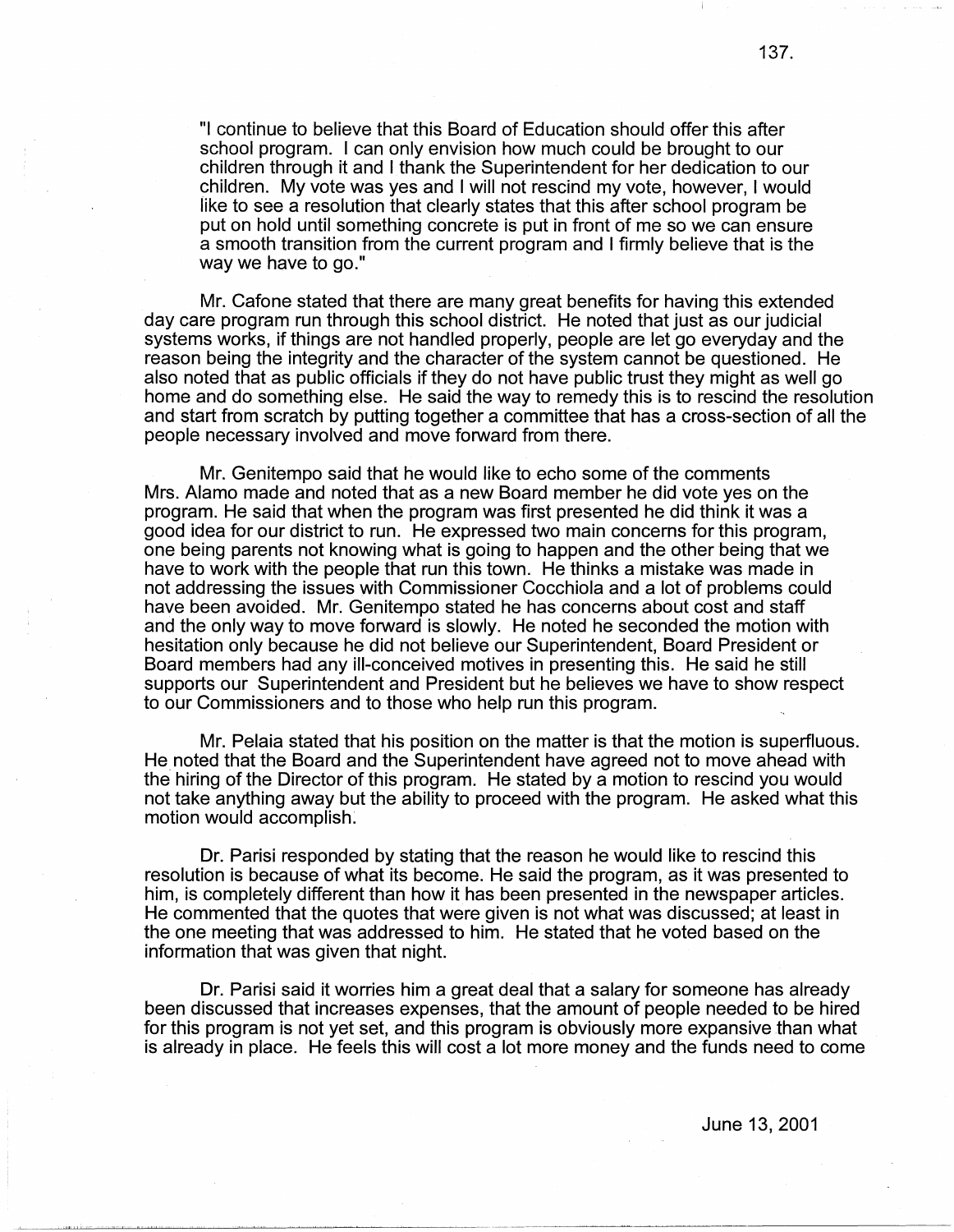from the parents' pockets. He is concerned that if the parents see that the funds are more, and we are making comments that the fees will not got up, we are bound by that. We will have no option but to charge the parents more because there is no other funding. He noted that if we were to move on and parents leave the program the cost would increase for those who remain in the program.

Dr. Parisi said it was stressed to him that we were not taking over any other program and that our program would not impact any other program at all. He commented that it is quite evident that there will be an impact on the other program. Dr. Parisi said these are all the reasons we need to rescind and start over again.

Mr. Pelaia commented that to rescind the resolution would not calm anyone's fears but to stop the process; effectively killing the process of this program. Mr .. Pelaia asked for the following comment made on May 21, 2001 to be read into the record:

"Mr. Pelaia felt that if there were two programs the parents would have choices. He hopes both programs will flourish."

Dr. Casale clarified that the original resolution was to go forward and gather information to put together a program. The Superintendent cannot move forward and put a committee together and take action until she is given permission to do so. · He stated that there was no date put on that resolution as to the inception of the program. He questioned the Board members who changed their vote. He noted that the resolution did not change there was no date put on that resolution.

Dr. Parisi stated that his intent is not to stop the district from running this program, but the way it progressed to this point is totally outside the boundaries of the vote. He noted that he feels very strongly about the monetary issues. The Board cannot move forward until we know who is paying the bill.

Dr. Casale stated that it was in the resolution that there would be no cost increase.

. Mr. Cafone commented that-no one had intentions for this resolution to cause headaches but a resolution of this magnitude was not listed as a possible addendum item and not placed on the regular agenda. He feels the integrity of the Board could be questioned.

Jack Magnifico, 25 Chestnut Street,. stated that the Board should get together with the proper people and work it out. He state that he somehow feels that the taxes will be effected.

Mrs. Roncaglio stated that this program belongs in the auspices of the Board. She noted that she voted on what she felt was best for the children.

Janet Canonico, 464 Bloomfield Avenue, read the following letter that was sent to the Board members and offered to share it with anyone who wanted to read it because she feels so strongly about this issue: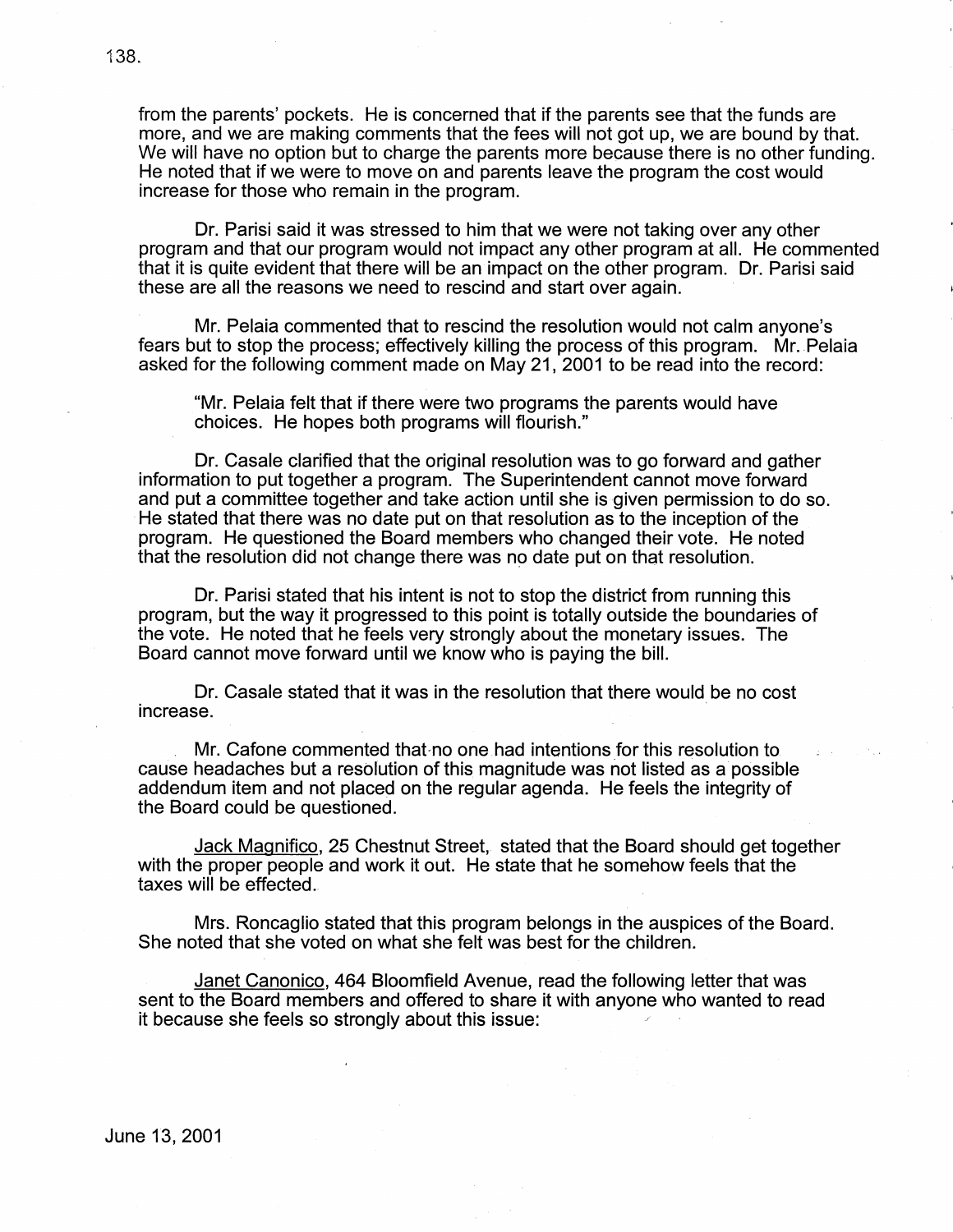"As you may know, many parents have repeatedly expressed a desire for a child centered, developmentally appropriate program to be available for our children after school and during school vacations.

"This request was made not to disparage the various programs that are operating within the Township but rather an attempt to be proactive in requesting additional programs that are creative, stimulating and enriching.

"I attended the Nutley Board of Commissioners Meeting on June 5, 2001. I heard the views of several parents and expressed my own. After listening to them I realize that we all share the same concerns  $$ safe, affordable care for our children. Care which nurtures their spirit and provides them with creative and intellectually stimulating opportunities.

"I fully support the Nutley Board of Education and Dr. Serafino for their action in implementing such a program.

" I have been concerned about the shuffling about of the children and all the shuffling about the program.

"With all due respect to the Township's Governing body and their various endeavors in this area I believe that it is time to stop bouncing around the program, parents, children and staff and make a determination, given both the history and existing circumstances that the "kids come first." The program needs to be free from the kind of political activity that has taken place over the past few weeks and the instability that has dogged the program since it's inception.

"I will again state my full support for your responsible leadership in implementing such a program and fully commend the actions of the Nutley Board of Education and Dr. Serafino."

. The simulation of the contribution of the contribution of the contribution of the contribution of the contribution of the contribution of the contribution of the contribution of the contribution of the contribution of t Mrs. Canonico asked the Board how long they were going to study this, how long did special education children have to wait, and how much longer should the children be shuffled around. She stated that the time to act is now.

Dr. Parisi stated that you cannot dispute that it is a good program, but you cannot rush into this. He noted that there is a need to work cooperatively with the Township and that is what's best for our children.

Mr. Pelaia said all he meant to suggest is that we do have different programs in this town and hope all of them will flourish.

Frank Comune, said that 13 years ago Sally Goodson came to him and Steve Parigi and they put their necks on the line and started a program that the parents were happy with. They provided snacks, help with homework and activities. He said then the town took the program over. He feels the best thing that should be done is to keep the children in the school. He said the program should have always been kept in the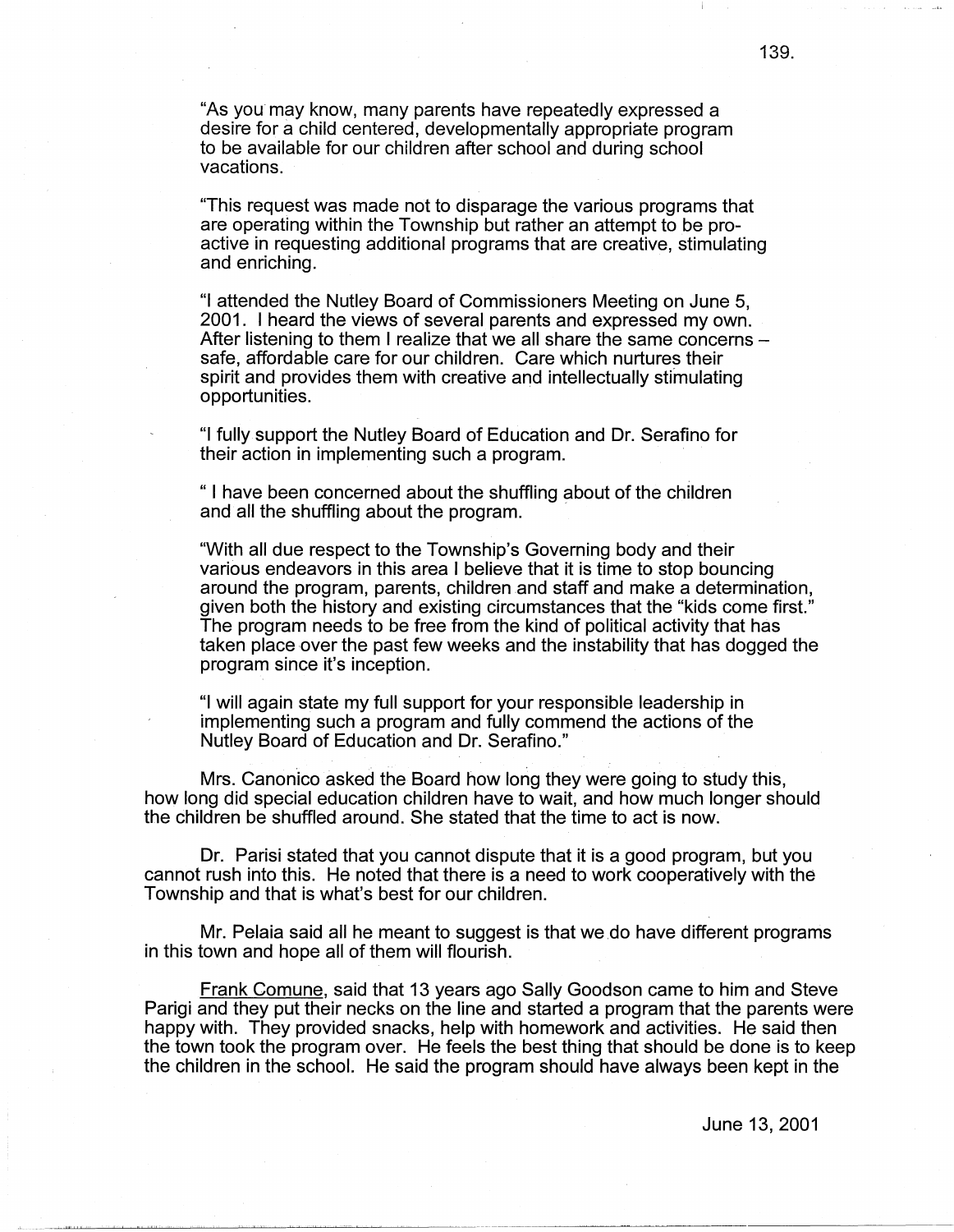school. He commended Dr. Serafino to be the first Superintendent to have the foresight to say that it should be with the Board of Education.

Fran Hynes, 242 High Street, cannot help but think that this program is going to cost us more money. She stated that the current program is affordable.

Dr. Casale said that the resolution clearly states that it does not allow us to use district funds. Dr. Casale read the following:

"BE IT RESOLVED, That the Board of Education approves the Implementation of a District Sponsored School Age Child Extended Care Program which will be self-sustaining without resort to the use of district funds."

Mr. Cafone stated that the committee that is established has no representation from parents or the town for a smooth transition and there is no question that they belong on the committee.

Mr. Genitempo stated that the motion is not killing the program, just taking a step back.

Maria Russo, 251 High Street, commented on the lack of communication between the Board members and the committees. She asked if the town pays for the use of the school buildings. Mr. Sincaglia responded that they do not. Mrs. Russo felt who better to run the program but the Board of Education. She offered information that she had received from the state and volunteered her services to help the program get up and running for the benefit of the children.

Lisa DePalo, stated that she is willing to put her children in this program and put them in the teachers' hands.

Mrs. Alamo said that we all agree that this belongs in the school district but questions the way it was handled.

Cindy Williams, 18 Garden Place, stated that she needs closure but would like to see parents on the advisory board.

Dr. Casale asked Mrs. Gervasio, Director of the current extended day program, if she thought it was possible to run a program by September.

Mrs. Gervasio responded that the ultimate goal is the children and concern of the parents and with the proper cooperation this should be no problem. She commented · that she was hired on August 23, 1999 as Director to get the current program in place by September of that year and it was accomplished.

Dr. Casale asked if we were to move forward with this resolution would some of the current employees work in the Board program. Mrs. Gervasio responded that she assumed most of them would.

Mr. Cafone asked if the current program is going to be operating this summer. Mrs. Gervasio said it would be operating this summer and numerous children are enrolled.

140.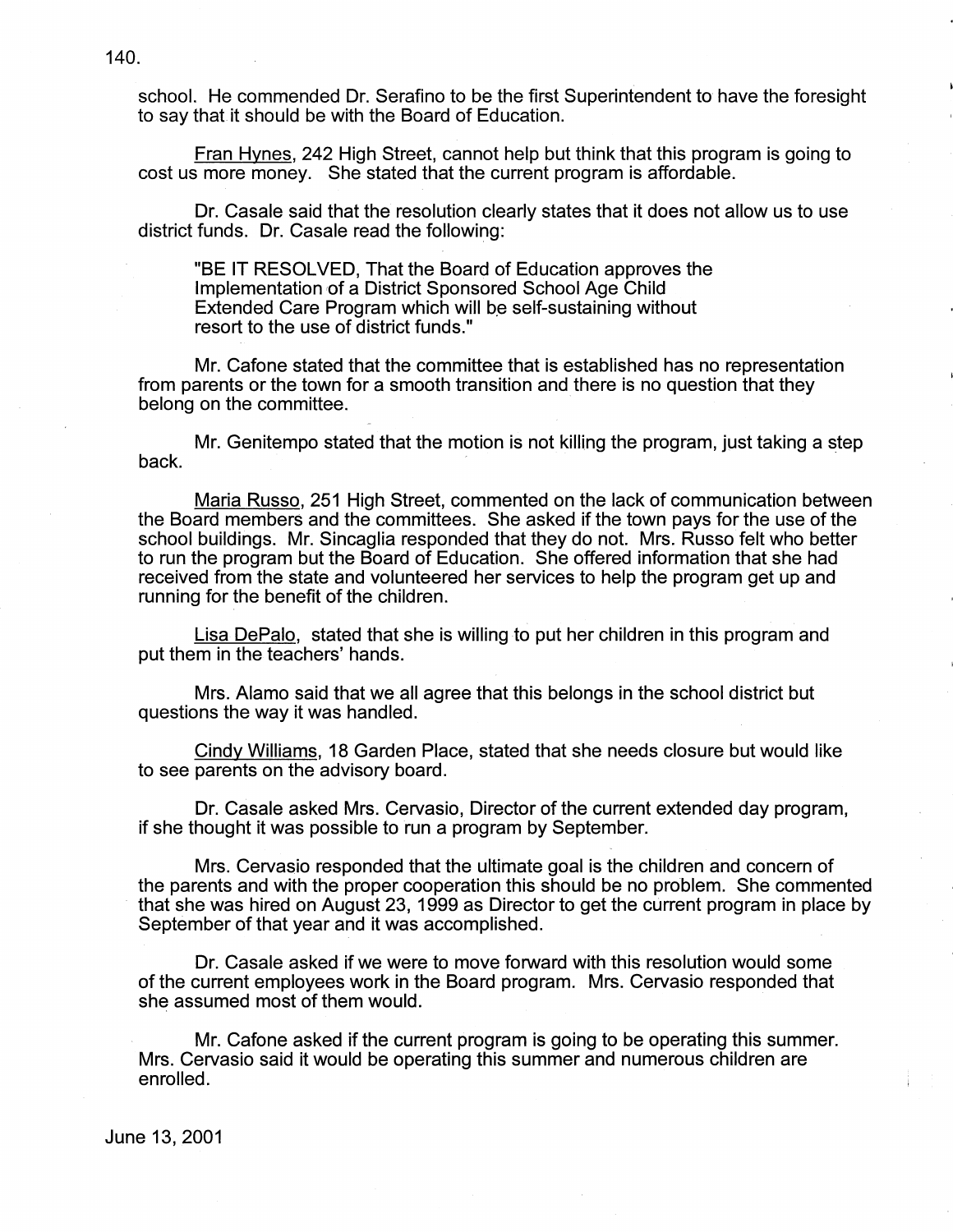Mr. Genitempo asked if this resolution was delayed for one month could this program be up and running by September 1. Mrs. Gervasio stated that this could be done.

Dr. Parisi said that the District should run the program but the concern is · that it have no impact on the Town's program. Mrs. Gervasio said she could not answer that question.

Dr. Casale said that at this point there will be dialogue between the Superintendent and Commissioner Cocchiola and there will be a program running come September 1. He stated whether or not its the Board of Education's program or the Township's program at this point is not important, but there will be a program running come September.

James Durand, 31 Rhoda Avenue, said that he had attended different meetings during the last two weeks and what he heard from the Town's meetings was that if the Board program was instilled the other program would be absorbed into your program since they would not be allowed to use the schools' facilities. He feels that the parents basically want to know which program is going forward as well as more information. He noted that he thinks no one is doubting the integrity of this Town or the Board, but communication among the both will be in the best interest of the children.

Mrs. Alamo questioned Dr. Casale on bringing closure to this tonight and asked what could be done as far as parliamentary procedure to move forward.

Mr. Sincaglia stated that if the majority of the Board votes to reconsider the motion from May 21, 2001, it is then back before you. He noted that in that case it would be subject to amendment, modification or whatever, like any other motion made. He stated that is his interpretation as to how Robert's explains it.

On a roll call vote the motion to reconsider the original resolution that was passed on May 21, 2001 was unanimously approved by the Board.

Mr. Pelaia voted aye with the understanding that they were voting to make a motion to amend the May 21, 2001 motion.

Mrs. Roncaglio voted aye stating that she echo's Mr. Pelaia's statement.

Dr. Parisi made a motion to make an amendment to the original resolution that in order to move forward a committee made up of Dr. Serafino, Commissioner Cocchiola, Maria Gervasio along with parents and other persons at the Superintendent's discretion should come together in order to develop the program properly and report back to the Board within 30 days so this Board can move forward, seconded by Mrs. Alamo.

Mr. Sincaglia clarified the wording of the amended resolution by stating the following:

"BE IT RESOLVED, That the Board of Education approves the Implementation of a District Sponsored School Age Child Extended Care Program which will be self-sustaining without resort to the use of district funds.

"BE IT FURTHER RESOLVED, That a committee consisting of Dr. Serafino, Commissioner Cocchiola, Maria Gervasio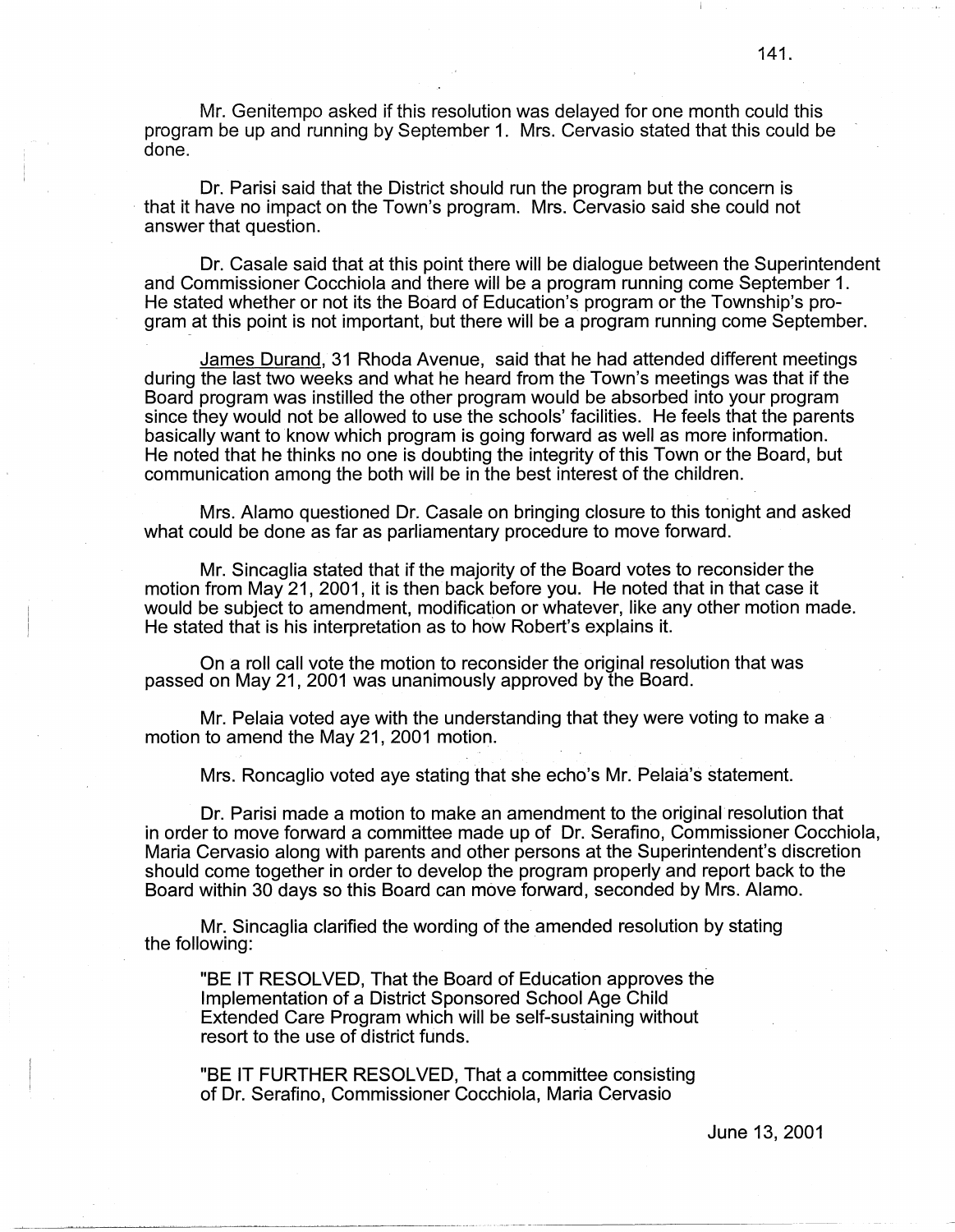and other persons selected by the Superintendent, including parents, be formed to present a report on the implementation of this program, and report back to the Board within thirty (30) days."

All members agreed that this clarification represented what the amendment was attempting to accomplish.

Upon being put to a roll call vote the motion to make an amendment to the original resolution was approved with Mrs. Alamo, Mr. Genitempo, Mr. Moscaritola, Dr. Parisi, Mr. Pelaia, Mr. Restaino, Mrs. Roncaglio and Dr. Casale voting aye, and Mr. Cafone voting nay.

Mr. Cafone voted nay with the comment that he feels that the amendment to . this original resolution puts us in a much better position, although, it was done after the fact. He noted he will support whatever the majority of the decision is of this Board but he votes no.

Mrs. Roncaglio stated she voted yes because she hopes this can be put together as quickly as possible so the parents can have the peace of mind which she feels is their motivation for coming out to the meeting.

### APPOINTMENTS - 2001 Summer School:

Mr. Cafone presented and moved the adoption of the following resolution, seconded by Mr. Pelaia. Upon being put to a roll call vote the resolution was approved with Mrs. Alamo, Mr. Cafone, Mr. Genitempo, Dr. Parisi, Mr. Restaino, Mrs. Roncaglio and Dr. Casale voting aye, and Mr. Moscaritola and Mr. Pelaia abstaining.

BE IT RESOLVED, That the personnel listed below be appointed for the 2001 Summer School Program:

| <b>Susan Ames</b>        | \$2,909 |
|--------------------------|---------|
| Laura Love               | 2,909   |
| <b>Michael Viteritto</b> | 2,909   |
| <b>Denis Williams</b>    | 2,909   |

### APPOINTMENTS - Summer Enrichment Program:

Mrs. Roncaglio presented and moved the adoption of the following resolution, seconded by Mr. Restaino. On a roll call vote the resolution was unanimously adopted:

BE IT RESOLVED, That the Board of Education approves the appointments of the following aides for the 2001 Summer Enrichment Program:

| <b>Senior Aide</b> | \$550              |
|--------------------|--------------------|
| <b>Senior Aide</b> | 550                |
| <b>Senior Aide</b> | 550                |
| <b>Senior Aide</b> | 550                |
| <b>Senior Aide</b> | 550                |
| <b>Senior Aide</b> | 550                |
|                    | 550                |
|                    | <b>Senior Aide</b> |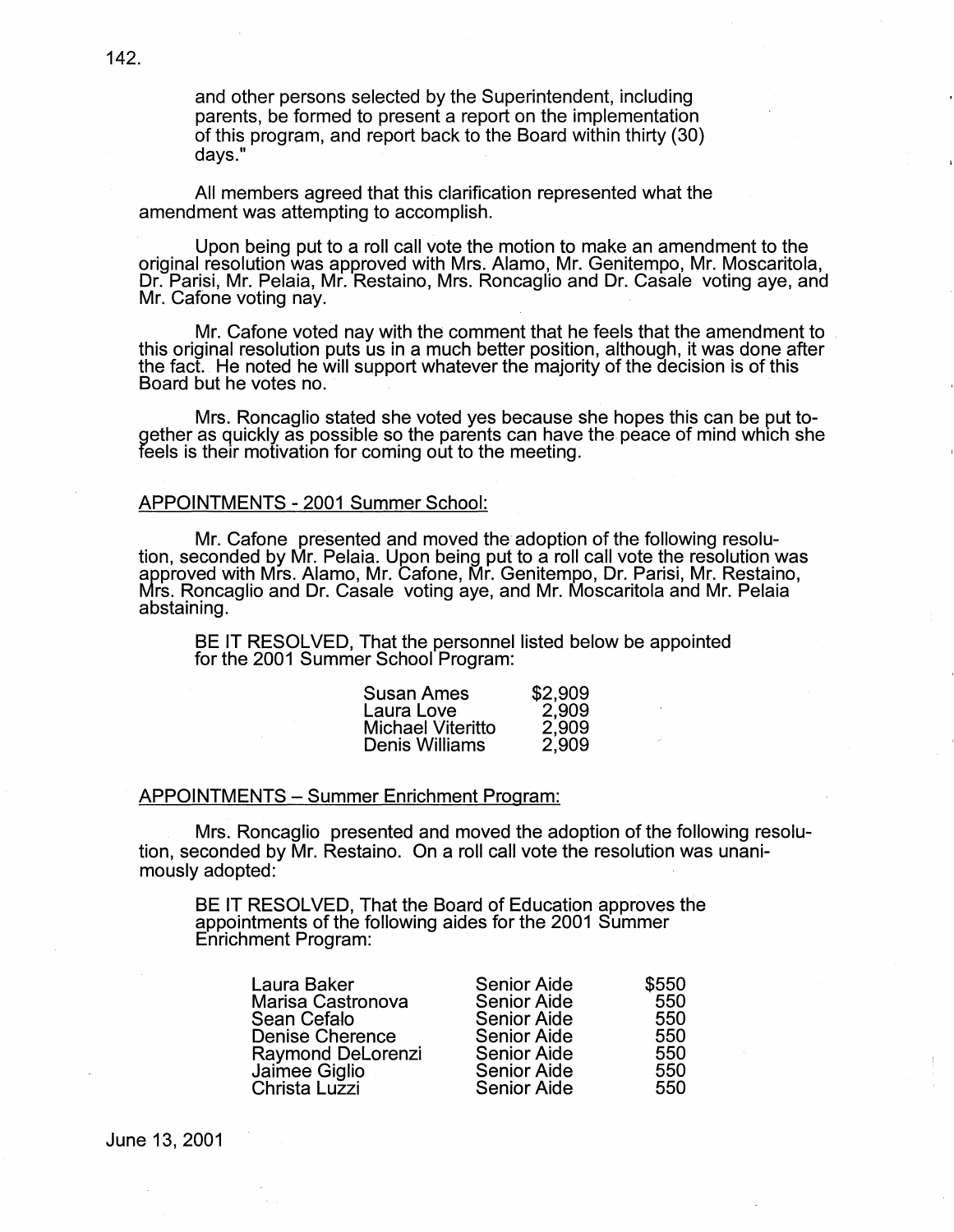| Angelica Marra         | <b>Senior Aide</b> | 550 |
|------------------------|--------------------|-----|
| Claudia Marra          | Senior Aide        | 550 |
| <b>Allison Mattia</b>  | <b>Senior Aide</b> | 550 |
| <b>Richard Bolcato</b> | <b>Junior Aide</b> | 375 |
| Crysta Caprio          | <b>Junior Aide</b> | 375 |
| Michele Castronova     | <b>Junior Aide</b> | 375 |
| Jo Ann Esposito        | <b>Junior Aide</b> | 375 |
| Anjelle Facciponte     | <b>Junior Aide</b> | 375 |
| SandiLynn Knierim      | <b>Junior Aide</b> | 375 |
| Gina Tucci             | <b>Junior Aide</b> | 375 |
| Layne Vicidomini       | <b>Junior Aide</b> | 375 |

### APPOINTMENTS - Special Education Summer Program:

Mr. Genitempo presented and moved the adoption of the following resolution, seconded by Mr. Restaino. On a roll call vote the resolution was unanimously adopted:

BE IT RESOLVED, That the following personnel be appointed to the 2001 Special Education Summer Program:

| <b>TEACHERS</b>                                                                                                    | Alisha Gencarelli<br>Debra Marchese<br><b>Margaret Parker</b><br>Janice Schoem<br><b>Phillip Siculietano</b><br>Jill Sorensen    | \$1,940<br>1,940<br>1,940<br>1,940<br>1,940<br>1,940 |
|--------------------------------------------------------------------------------------------------------------------|----------------------------------------------------------------------------------------------------------------------------------|------------------------------------------------------|
| SPEECH/LANGUAGE<br><b>SPECIALIST - INSTRUCTIONAL</b>                                                               | Elaine Mauro (2 weeks)                                                                                                           | 970                                                  |
| AIDES:                                                                                                             |                                                                                                                                  |                                                      |
| <b>Gerard Guarino</b><br>Robyn Isgro<br>Katie Moncelsi                                                             | Senior Aide<br>Senior Aide<br><b>Senior Aide</b>                                                                                 | 550<br>550<br>550                                    |
| Nancy Belloso<br>Patricia Bernardo<br><b>Bethany Cirigliano</b><br>Sarah Guider<br>Kathleen Hugan<br>Daniel Jacoby | <b>Junior Aide</b><br><b>Junior Aide</b><br><b>Junior Aide</b><br><b>Junior Aide</b><br><b>Junior Aide</b><br><b>Junior Aide</b> | 375<br>375<br>375<br>375<br>375<br>375               |

Mr. Pelaia made a motion to dispense with the regular scheduled Conference session, seconded by Mr. Restaino and unanimously approved by the Board. The contract of the Board of the state of the contract of the contract of the contract of the contract of the contract of the contract of the contract of the contract of the contract of the contract of the co

Nicole Juliano Junior Aide 375 Gr~~o2 Reisman Junior Aide 375 Em1y oss Junior Aide 375